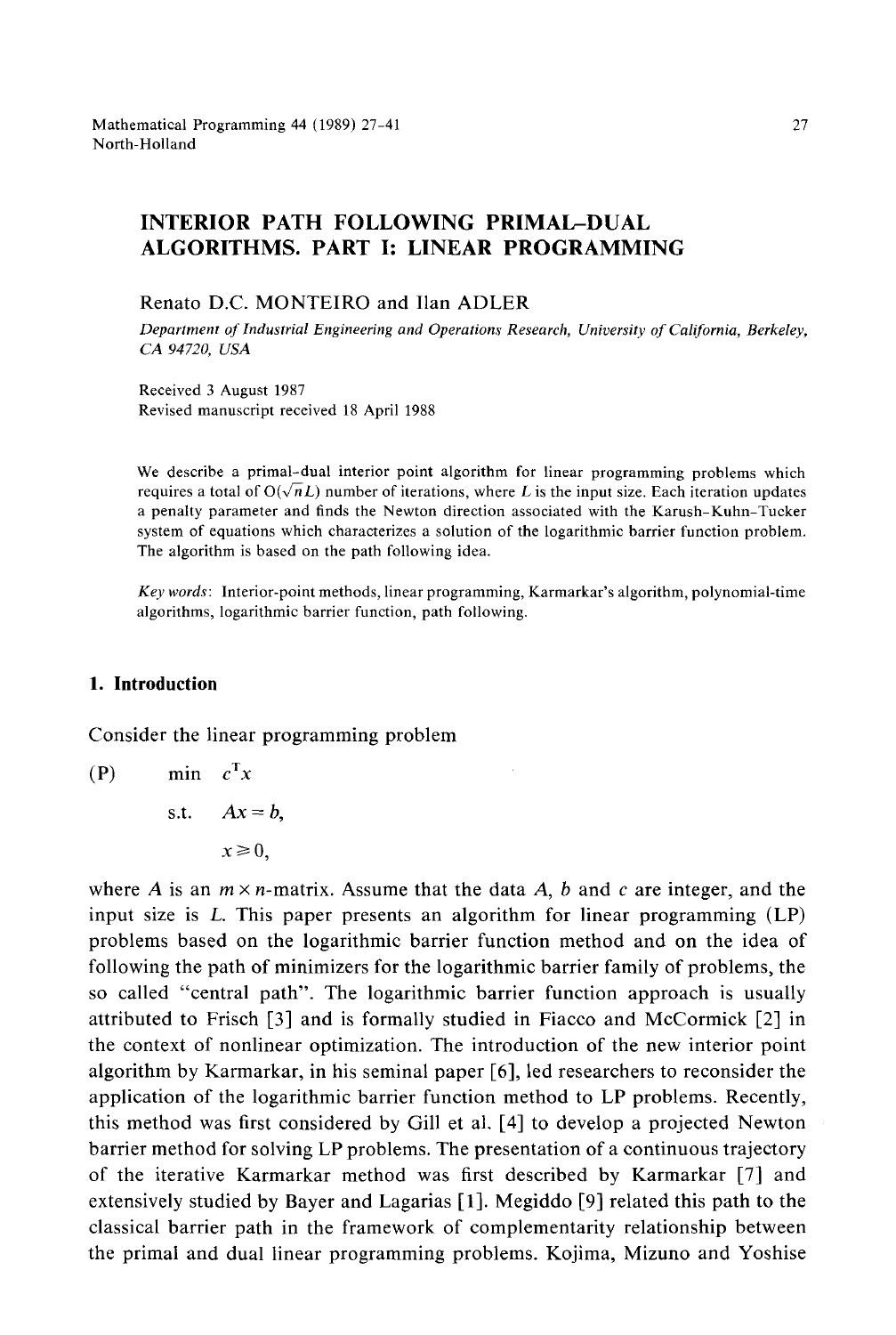[8], used this framework to present a primal-dual algorithm that traces the central path. Their algorithm is shown to converge in at most *O(nL)* iterations with a computational effort of  $O(n^3)$  arithmetic operations per iteration, resulting in a total of  $O(n^4L)$  arithmetic operations.

In this paper, we build on the ideas in [8] and [9], and obtain a faster algorithm. The directions generated by our algorithm are the same as the directions generated by the algorithm presented in [8]. However, working closer to the central path, as defined and developed in [9], we are able to obtain convergence in at most  $O(\sqrt{n}L)$ iterations. Each iteration involves the inversion of a  $n \times n$  matrix which can be done in at most  $O(n^3)$  arithmetic operations. Based on ideas presented in [6], one can approximate the matrix to be inverted so that each iteration can be executed, by way of rank-one updates, in an average of  $O(n^{2.5})$  arithmetic operations, as will be described in Part II. Thus overall our algorithm requires  $O(n^3L)$  arithmetic operations. It should be noted that the breakthrough in this line of research was obtained by Renegar [11], who was the first to achieve a speed of convergence of  $O(\sqrt{n}L)$  iterations, where each iteration involves  $O(n^3)$  arithmetic operations. His algorithm is based on the method of centers following the central trajectory. Subsequently, Vaidya [12] improved Renegar's complexity to a total of  $O(n^3L)$  arithmetic operations using the same approach of the method of centers and the updating scheme described in [6]. Independently, an equivalent complexity was also obtained by Gonzaga [5], using the logarithmic barrier function approach. Both Vaidya's and Gonzaga's algorithms are primal algorithms. It should be noted that in order to simplify the complexity analysis presentation, we assume throughout the paper that  $m = O(n)$ .

In Part II, we extend our results to introduce a primal-dual algorithm that solves convex quadratic programming problems in  $O(\sqrt{n}L)$  iterations with a total of  $O(n^3L)$ arithmetic operations. In order to emphasize the simplicity of the basic ideas underlying our approach, we choose to defer some of the details of the proofs and the speedup resulting from the rank-one updates of the matrix to be inverted in each iteration to the second part of the paper.

Our paper is organized as follows. In Section 2, we present some theoretical background. In Section 3, we present the algorithm. In Section 4, we prove results related to the convergence properties of the algorithm. In Section 5, we discuss the initialization of the algorithm. Finally, in Section 6, we conclude the paper with some remarks.

## **2. Theoretical background**

In order to facilitate the reading of this paper, we use a notation roughly similar to the one in [8]. A discussion of the main results necessary to motivate the development of our algorithm is presented in this section. A detailed discussion of these results can be found in [9].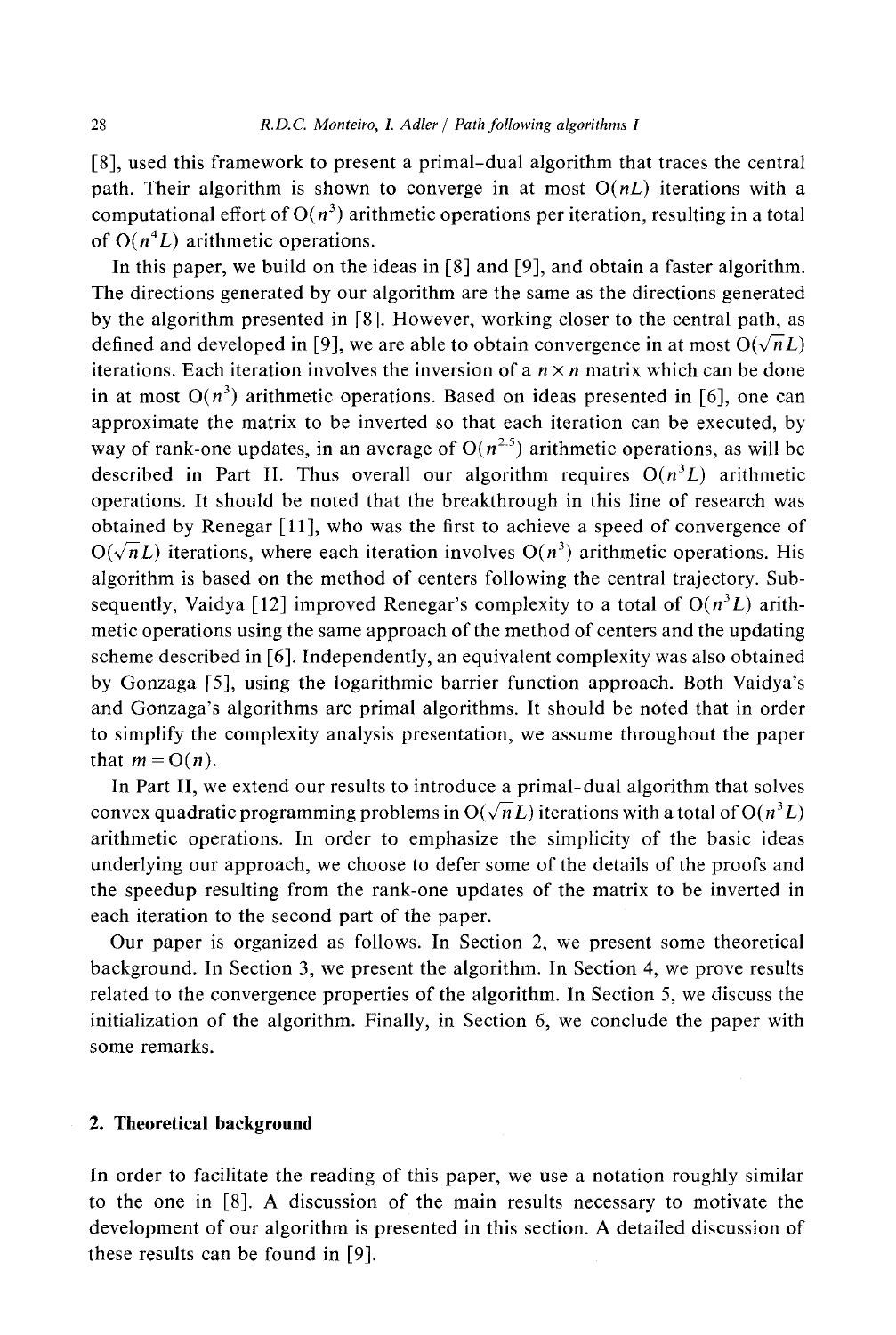We consider the pair of the standard form linear program and its dual

(P)

\n
$$
\begin{aligned}\n\min \quad & c^{\mathsf{T}}x \\
\text{s.t.} \quad & Ax = b, \\
& x \geq 0, \\
\text{(D)} \quad & \max \quad & b^{\mathsf{T}}y \\
\text{s.t.} \quad & A^{\mathsf{T}}y + z = c, \\
& z \geq 0,\n\end{aligned}
$$

where A is an  $m \times n$ -matrix and b, c are vectors of length m and n respectively. We assume that the entries of the vectors  $b$ ,  $c$  and the matrix  $A$  are integral. The algorithm we consider in this paper is motivated by the application of the logarithmic barrier function technique to problem (P). The logarithmic barrier function method consists of examining the family of problems

$$
(\mathbf{P}_{\mu}) \quad \text{min} \quad c^{\mathrm{T}} \mathbf{x} - \mu \sum_{j=1}^{n} \ln x_{j}
$$
  
s.t.  $A\mathbf{x} = b$ ,  
 $x > 0$ ,

where  $\mu > 0$  is the barrier penalty parameter. This technique is well-known in the context of general constrained optimization problems. One solves the problem penalized by the logarithmic barrier function term for several values of the parameter  $\mu$ , with  $\mu$  decreasing to zero, and the result is a sequence of feasible points converging to a solution of the original problem.

Before we can apply the logarithmic barrier function method, some assumptions on the problems  $(P)$  and  $(D)$  are necessary. We impose the following assumptions:

**Assumption 2.1.** (a) The set  $S = \{x \in \mathbb{R}^n; Ax = b, x > 0\}$  is non-empty.

- (b) The set  $T = \{(y, z) \in \mathbb{R}^m \times \mathbb{R}^n; A^T y + z = c, z > 0\}$  is non-empty.
- (c) rank $(A) = m$ .

We say that points in the sets S and T are interior feasible solutions of problems (P) and (D) respectively. The need for (a) is evident since the logarithmic barrier function method is always applied in the interior of the set defined by the inequality constraints. Assumptions (b) and (c) are also necessary as will become clear from the discussion that follows.

Throughout this paper, we use the following notation. A point  $(x, y, z) \in$  $\mathbb{R}^n \times \mathbb{R}^m \times \mathbb{R}^n$  will be denoted by the lower case letter w, that is,  $w = (x, y, z)$ . If x is a lower case letter that denotes a vector  $x = (x_1, \ldots, x_n)^T$ , then a capital letter will denote the diagonal matrix with the components of the vector on the diagonal, i.e.,  $X = diag(x_1, \ldots, x_n)$ . Given a real number  $a > 0$ , we denote its logarithm to the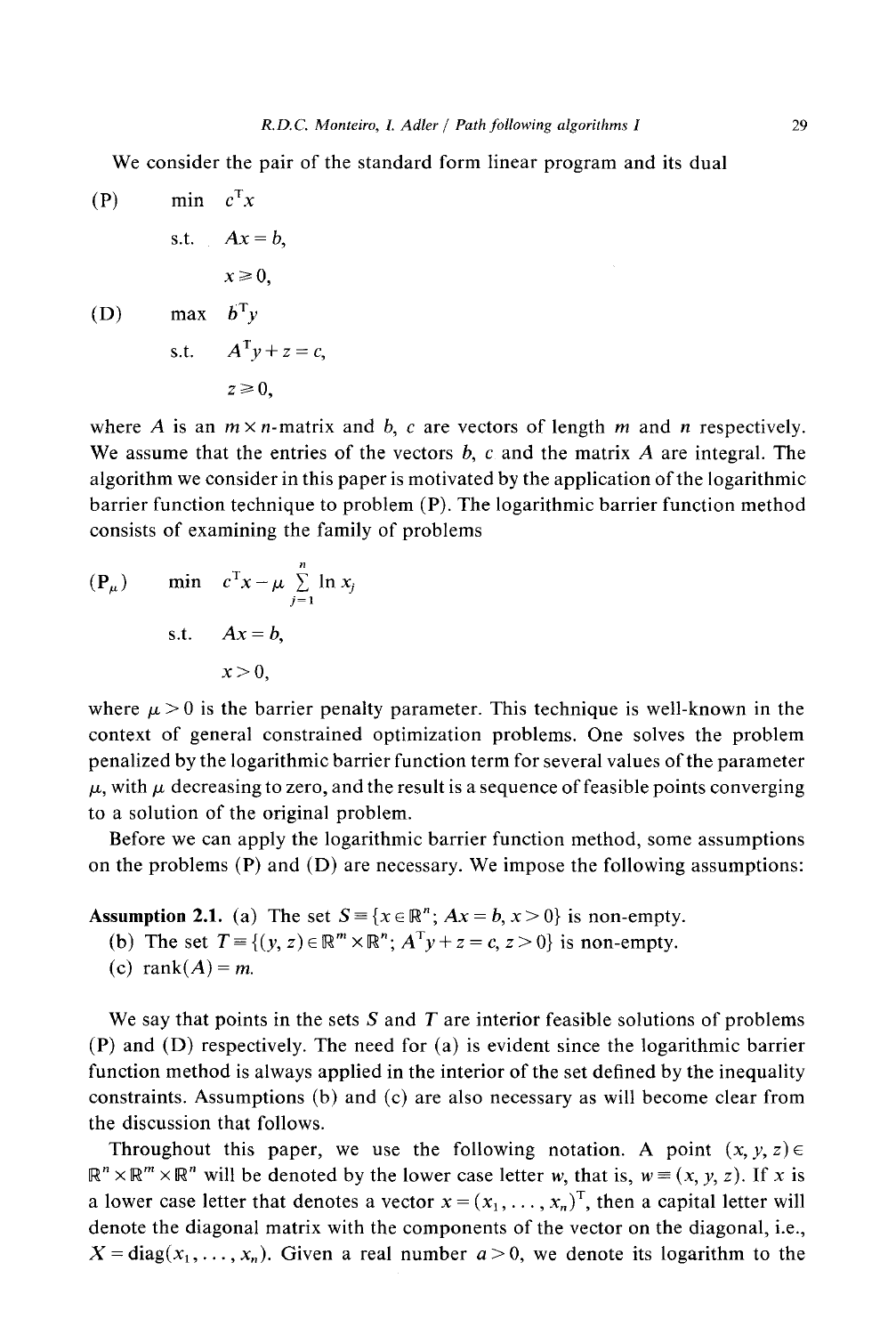natural base and to the base 2 by  $\ln a$  and  $\log a$  respectively. Also, W will denote the set defined as follows:

$$
W = \{(x, y, z); x \in S, (y, z) \in T\}.
$$

Observe that the objective function of problem  $(P_\mu)$  is a strictly convex function. This implies that problem  $(P_\mu)$  has at most one global minimum, and that this global minimum, if it exists, is completely characterized by the Karush-Kuhn-Tucker stationary condition:

$$
c - \mu X^{-1} e - A^{T} y = 0,
$$
  
 
$$
Ax = b, \quad x > 0,
$$

where  $e$  denotes the *n*-vector of all ones and  $y$  is the vector of Lagrangian multiplier associated with the equality constraints of problem  $(P_\mu)$ . By introducing the *n*-vector z, this system can be rewritten in an equivalent way as

$$
ZXe - \mu e = 0,
$$
  
\n
$$
Ax - b = 0, \quad x > 0,
$$
  
\n
$$
A^{T}y + z - c = 0.
$$
\n(2.1)

A necessary and sufficient condition for problem  $(P_u)$  to have an optimal solution for all  $\mu > 0$  is given by the following result.

**Proposition 2.1.** *Assume Assumption 2.1(a) holds and let*  $\mu > 0$  *be given. Then problem*  $(P_\mu)$  has an optimal solution if and only if the set of optimal solutions of problem (P) *is non-empty and bounded.* 

A proof of Proposition 2.1 can be found in [9] (see also [2]). From this result, we immediately conclude that if  $(P_\mu)$  has a solution for some  $\mu > 0$  then it has a solution for all  $\mu > 0$ . The role played by Assumption 2.1(b) is now provided by the following result.

Proposition 2.2. *Assume that problem* (P) *is feasible. Then the set of optimal solutions of problem* (P) *is non-empty and bounded if and only if Assumption* 2.1(b) *holds, that is, the set of interior feasible solutions of the dual problem (D) is non-empty.* 

The proof of Proposition 2.2 is an application of duality theory for linear programming. As a consequence of the two previous propositions, we have the following corollary.

Corollary 2.1. *Under Assumptions* 2.1(a) *and* (b), *problem* (P~) *(and consequently system* (2.1)) has a unique solution  $x(\mu)$ , for all  $\mu > 0$ .

The Karush-Kuhn-Tucker system (2.1) provides important information which we now point out. Assume that  $\mu > 0$  is fixed in system (2.1). Since  $x > 0$ , the first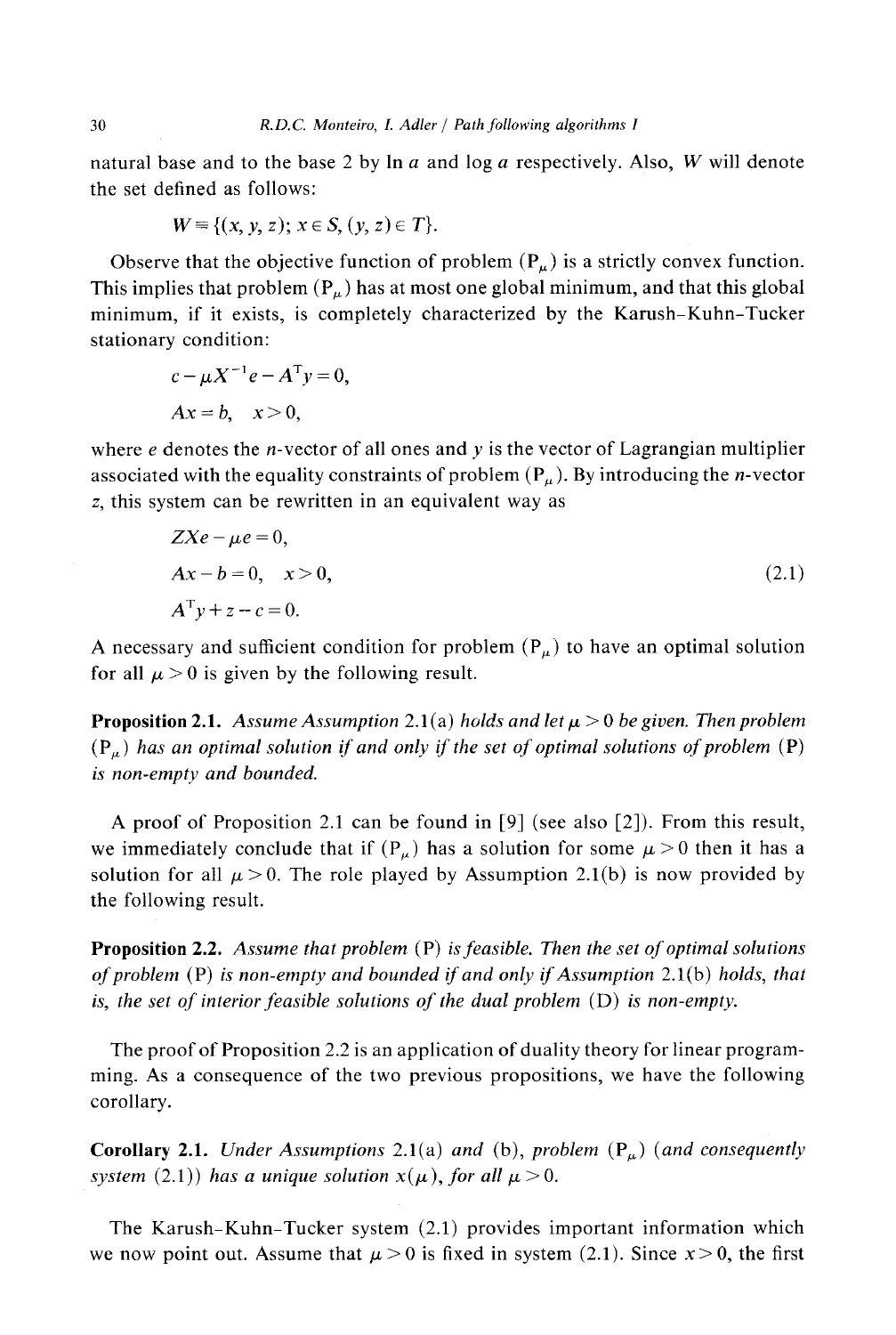equation in system (2.1) implies that  $z > 0$ . The third equation in (2.1) then implies that the point  $(y, z)$  is an interior feasible solution for the dual problem (D). From Assumption 2.1(c), it follows that there is a unique  $\nu$  satisfying (2.1). We denote the unique point  $(x, y, z)$  that satisfies (2.1) by  $w(\mu) = (x(\mu), y(\mu), z(\mu))$ . Obviously  $w(\mu) \in W$ . The duality gap at point  $w \in W$  is by definition given by

$$
g(w) \equiv c^{\mathrm{T}} x - b^{\mathrm{T}} y.
$$

Using the two last equations in (2.1), one can easily verify that

$$
g(w) = x^{\mathrm{T}} z, \quad w \in W. \tag{2.2}
$$

In view of the above relation, we will always refer to the duality gap as the quantity  $x^Tz$  instead of the usual one  $c^Tx - b^Ty$ . In particular, using the first equation in (2.1), we obtain  $g(w(\mu)) = n\mu$ , for all  $\mu$ , and therefore  $g(w(\mu))$  converges to zero as  $\mu$  goes to zero. This implies that  $c^T x(\mu)$  and  $b^T y(\mu)$  converge to the common optimal value of problems (P) and (D) respectively. In fact, we have the following stronger result (cf. [9]),

**Proposition 2.3.** *Under Assumptions* 2.1(a), (b) *and* (c), *as*  $\mu \rightarrow 0$ ,  $x(\mu)$  *and*  $(y(\mu), z(\mu))$  *converge to optimal solutions of problems* (P) *and* (D) *respectively.* 

The following notation will be useful later. Let  $w = (x, y, z) \in W$ . We denote by  $f(w) = (f_1(w), \ldots, f_n(w))^T \in \mathbb{R}^n$  the *n*-vector defined by

$$
f_i(w) = x_i z_i, \quad i = 1, \ldots, n.
$$

With this notation, the first equation of  $(2.1)$  written coordinate-wise becomes:

$$
f_i(w(\mu))\equiv x_i(\mu)z_i(\mu)=\mu, \quad i=1,\ldots,n.
$$

We denote by  $\Gamma$  the set (or path) of solutions  $w(\mu)$ ,  $\mu > 0$  for system (2.1), i.e.,

$$
\Gamma = \{ w(\mu) = (x(\mu), y(\mu), z(\mu)); \mu > 0 \}.
$$

The path  $\Gamma$  is usually referred to as the central path associated with the LP problem (P). The algorithm which will be presented in the next section is based on the idea of following the central path  $\Gamma$  closely with the objective of approaching the desired solutions of problems (P) and (D). The path  $\Gamma$  will serve as a criterion to guide the points generated by the algorithm.

## **3. The algorithm**

As in the previous section, we denote a point  $(x, y, z) \in \mathbb{R}^n \times \mathbb{R}^m \times \mathbb{R}^n$  by the lower case letter w. The algorithm generates a sequence of points  $w^k \in W$ ,  $k = 0, 1, 2, \ldots$ , where the initial point  $w<sup>0</sup>$  is provided as input to the algorithm. We require that the initial point  $w^0 \in W$  be a point satisfying some criterion of closeness with respect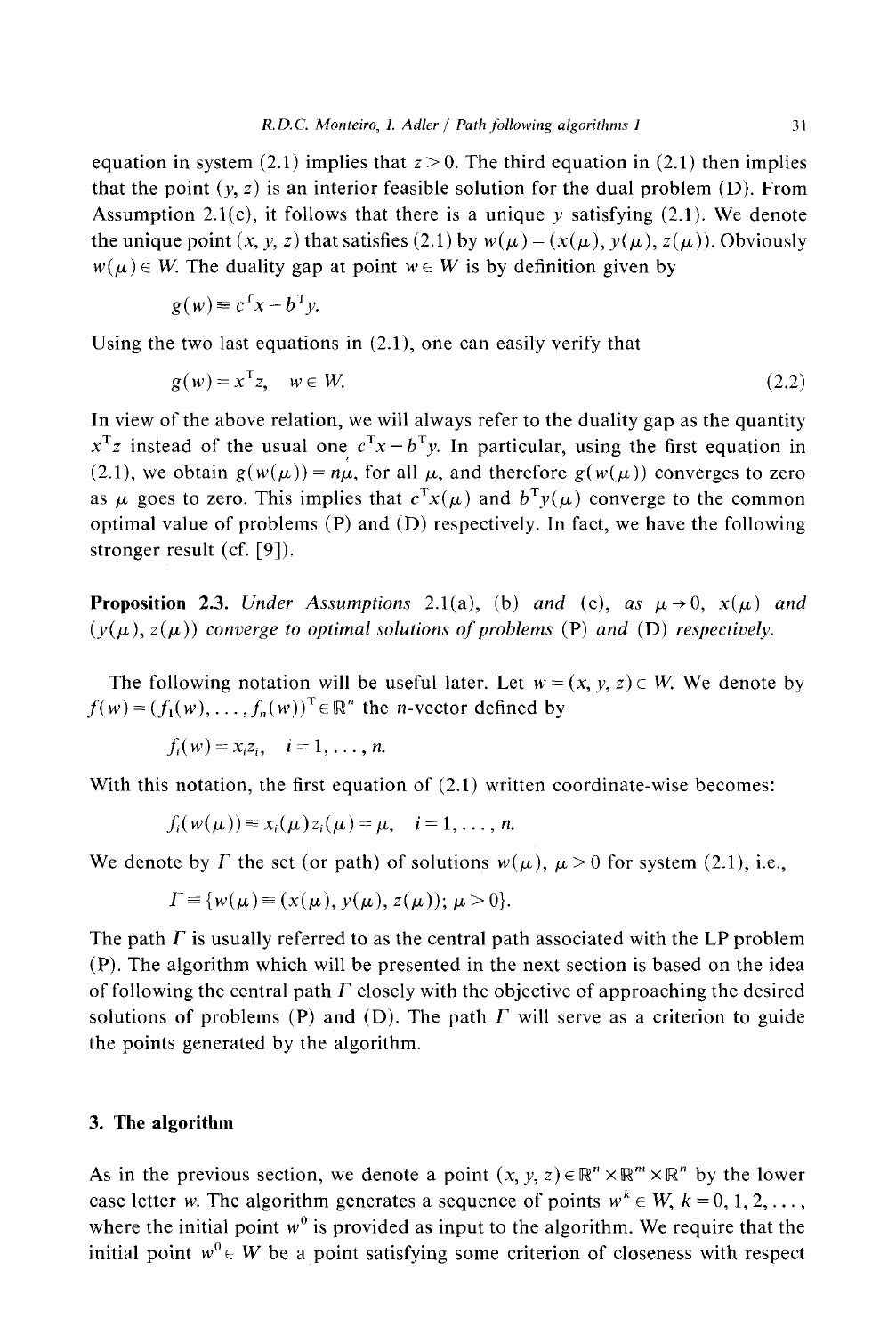to the central path I: Given an LP problem in standard form, in Section 5 we show how to construct an augmented LP problem so that Assumption 2.1 is satisfied. As a consequence of this construction, we also show how to obtain an initial point  $w^0 \in W$  satisfying the criterion of closeness.

Given a current iterate  $(x, y, z) \in W$ , a vector of directions  $\Delta w \equiv (\Delta x, \Delta y, \Delta z) \in$  $\mathbb{R}^n \times \mathbb{R}^m \times \mathbb{R}^n$  needs to be generated for the determination of the next iterate. Let  $(\hat{x}, \hat{y}, \hat{z})$  denote the next iterate. We obtain  $(\hat{x}, \hat{y}, \hat{z})$  by setting  $\hat{x} = x - \Delta x$ ,  $\hat{y} = y - \Delta y$ and  $\hat{z} = z - \Delta z$  or in more compact notation,  $\hat{w} = w - \Delta w$ .

According to [8], the direction  $\Delta w$  chosen to generate the next iterate  $\hat{w}$  is defined as the Newton direction associated with the Karush-Kuhn-Tucker system of equations (2.1). If we denote the left hand side of the system of equations (2.1) by  $H(w) = H(x, y, z)$ , the Newton direction  $\Delta w$  at the point  $w \in W$  is determined by the following system of linear equations:

$$
D_w H(w) \Delta w = H(w)
$$

where  $D_wH(w)$  denotes the Jacobian of H at  $w = (x, y, z)$ . More specifically, the Jacobian of  $H$  at  $w$  is given by

$$
D_w H(w) = \begin{bmatrix} Z & 0 & X \\ A & 0 & 0 \\ 0 & A^T & I \end{bmatrix}
$$

and the Newton direction  $\Delta w = (A x, A y, A z)$  is given by the following system of linear equations:

$$
Z\Delta x + X\Delta z = XZe - \hat{\mu}e,\tag{3.1a}
$$

$$
A\Delta x = 0,\tag{3.1b}
$$

$$
A^{\mathrm{T}} \Delta y + \Delta z = 0,\tag{3.1c}
$$

where  $\hat{\mu} > 0$  is some prespecified penalty parameter. Note that the solution  $\Delta w =$  $(Ax, Ay, Az)$  of the system of equations (3.1) clearly depends on the current iterate  $w = (x, y, z)$  and on the penalty parameter  $\hat{\mu} > 0$ . In order to indicate this dependence, we denote the solution of system (3.1) by  $\Delta w(w, \hat{\mu})$ .

By simple calculation, we obtain the following expressions for  $\Delta x$ ,  $\Delta y$ ,  $\Delta z$ :

$$
\Delta x = [Z^{-1} - Z^{-1} X A^{T} (AZ^{-1} X A^{T})^{-1} AZ^{-1}](XZe - \hat{\mu}e),
$$
  
\n
$$
\Delta y = -[(AZ^{-1} X A^{T})^{-1} AZ^{-1}](XZe - \hat{\mu}e),
$$
  
\n
$$
\Delta z = [A^{T} (AZ^{-1} X A^{T})^{-1} AZ^{-1}](XZe - \hat{\mu}e).
$$

Therefore, to calculate the direction  $\Delta w \equiv (\Delta x, \Delta y, \Delta z)$ , the inverse of the matrix  $(AZ^{-1}XA^{T})$  needs to be calculated. Observe that all the other operations involved in the computation of  $\Delta w = \Delta w (w, \hat{\mu})$  are of the order of  $O(n^2)$  arithmetic operations.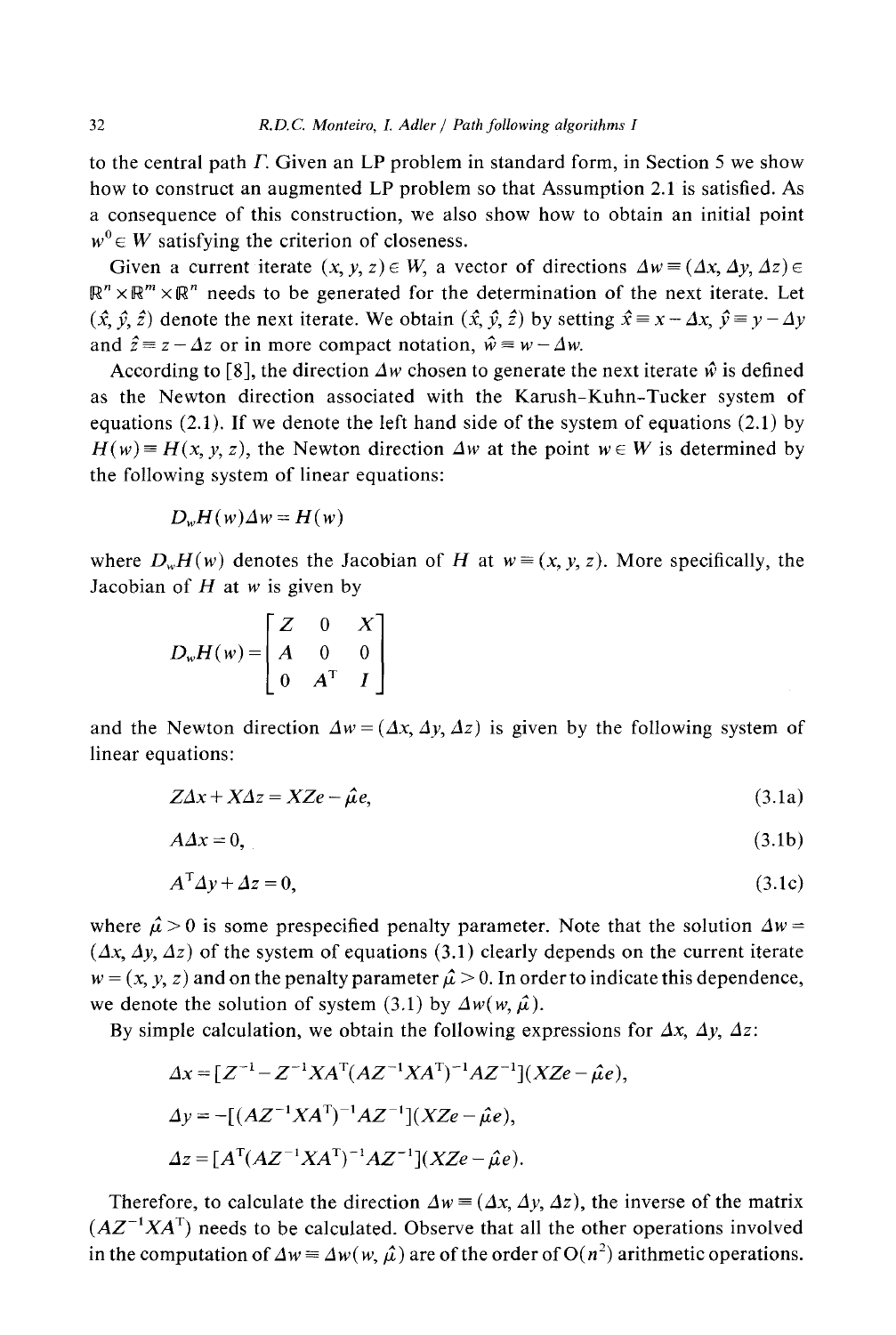We are now ready to describe the algorithm. Let  $\theta$  and  $\delta$  be constants satisfying

$$
0 \leq \theta < \frac{1}{2}, \quad 0 < \delta < \sqrt{n},\tag{3.2a}
$$

$$
\frac{\theta^2 + \delta^2}{2(1 - \theta)} \le \theta (1 - \delta / \sqrt{n}),\tag{3.2b}
$$

where  $n$  is the number of columns of the constraint matrix  $A$ . One possible set of values for the constants satisfying (3.2) is  $\theta = \delta = 0.35$ . At the beginning of the algorithm, we assume that an initial point  $w^0 = (x^0, y^0, z^0) \in W$  is available such that the following criterion of closeness with respect to the central path  $\Gamma$  is satisfied:

$$
\|\mathbf{f}(w^0) - \mu_0 e\| \le \theta \mu_0 \tag{3.3}
$$

where  $\|\cdot\|$  denotes the Euclidean norm and  $\mu_0 = (x^0)^T z^0/n$ .

We now state the algorithm.

# **Algorithm 3.1.**

- *Step 0:* Assume  $\theta$  and  $\delta$  are fixed constants satisfying (3.2). Let  $w^0 \in W$  satisfy (3.3). Let  $\epsilon > 0$  be a tolerance for the duality gap. Set  $k=0$ .
- *Step 1:* If  $(x^k)^T z^k \le \varepsilon$ , stop. *Step 2:* Set  $\mu_{k+1} := \mu_k(1 - \delta/\sqrt{n}).$ Calculate  $\Delta w^k = \Delta w(w^k, \mu_{k+1}).$ *Step 3:* Set  $w^{k+1} = w^k - \Delta w^k$ . Set  $k = k+1$  and go to Step 1.

In the next section, we prove that all points generated by the algorithm above lie in the set W and that they remain close to the central path  $\Gamma$  in a sense to be described later. We also show that Algorithm 3.1 terminates in at most  $O(\sqrt{n} \max(\log \epsilon^{-1}, \log n, \log \mu_0))$  iterations. This fact will enable us to show that Algorithm 3.1 performs no more than  $O(n^{3.5} \max(\log \epsilon^{-1}, \log n, \log \mu_0))$  arithmetic operations until its termination.

## **4. Convergence results**

We begin this section by stating the main result and its consequences. The main result is stated as follows.

**Theorem 4.1.** Let  $\theta$  and  $\delta$  be constants satisfying relations (3.2). Assume that  $w =$  $(x, y, z) \in W$  *satisfies* 

$$
||f(w) - \mu e|| \le \theta \mu \tag{4.1}
$$

*where*  $\mu = x^{T}z/n$  and  $\|\cdot\|$  *denotes the Euclidean norm. Let*  $\hat{\mu} > 0$  *be defined as*  $\hat{\mu} = \mu (1 - \delta / \sqrt{n}).$  (4.2)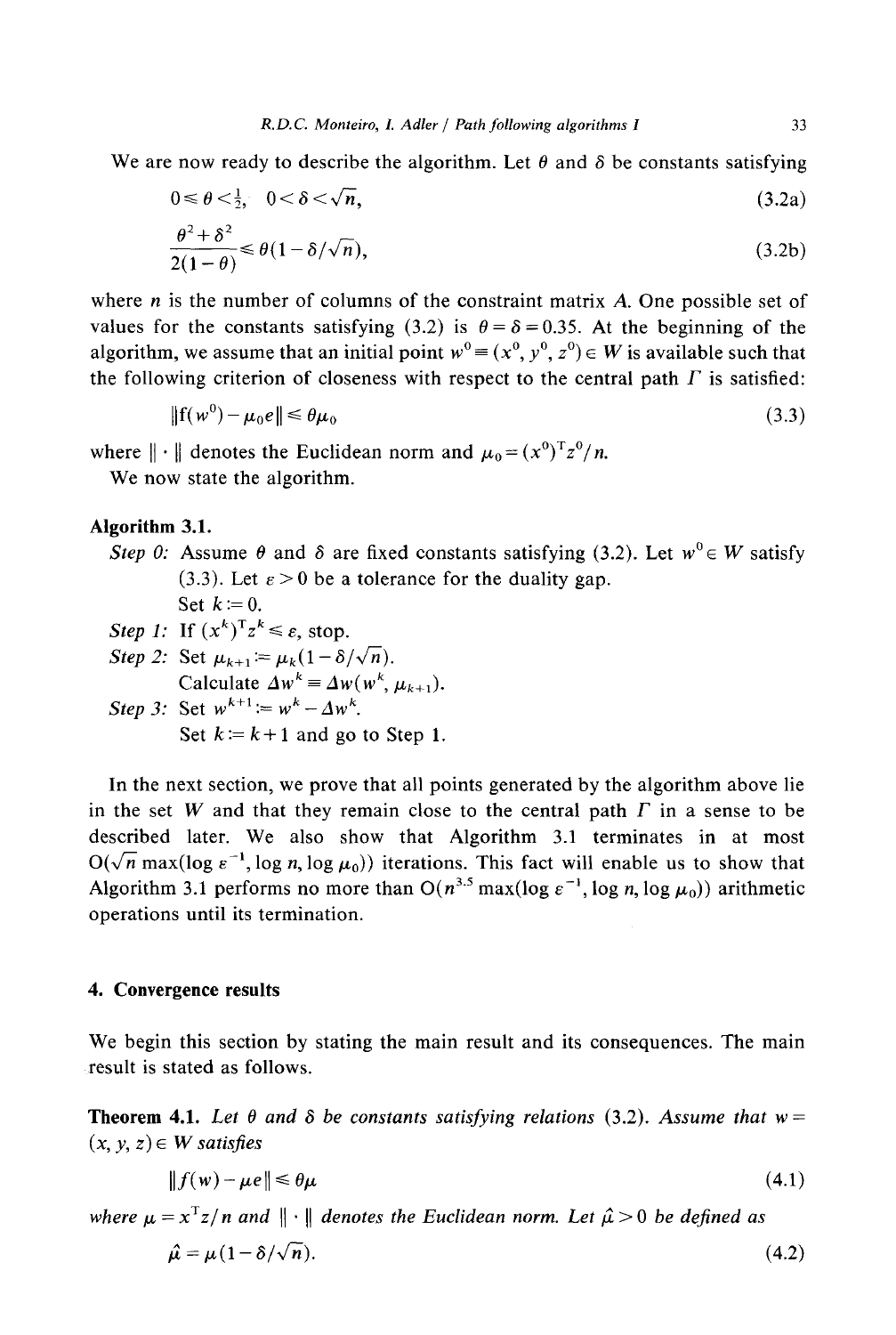*Consider the point*  $\hat{w} = (\hat{x}, \hat{y}, \hat{z}) \in \mathbb{R}^n \times \mathbb{R}^m \times \mathbb{R}^n$  given by  $\hat{w} = w - \Delta w$ , where  $\Delta w =$ .  $\Delta w(w, \hat{\mu})$ . Then, we have

- (a)  $|| f(\hat{w}) \hat{\mu}e || \le \theta \hat{\mu},$
- (b)  $\hat{w} \in W$ ,
- (c)  $g(\hat{w}) = \hat{x}^T \hat{z} = n\hat{\mu}.$

The proof of Theorem 4.1 will be given at the end of this section. We now give an intuitive interpretation of the measure of closeness  $(4.1)$ . We can view  $f(w)$  not only as denoting the vector *XZe* but also as a map from  $\mathbb{R}^n \times \mathbb{R}^m \times \mathbb{R}^n$  into  $\mathbb{R}^n$ mapping  $w = (x, y, z)$  into the "complementary" vector *XZe*. Under this map, the central path *F* is mapped into the "diagonal" line  $f(T) = \{ \mu e : \mu > 0 \}$ . Also, if we let  $w^* = (x^*, y^*, z^*)$  denote the optimal solution which  $w(\mu)$  converges to, as  $\mu$ approaches zero, then  $w^*$  is mapped by f into the origin of  $\mathbb{R}^n$  (cf. Proposition 2.3). The measure of closeness has its natural interpretation when viewed in the "complementarity" space  $\mathbb{R}^n$ . The image under f of the set of points w for which the measure of closeness is satisfied for some  $\mu > 0$ , is a "spherical" cone having as central axis the "diagonal" line  $f(\Gamma)$  and having as extreme point the origin of  $\mathbb{R}^n$ . Also, the angle formed by the central axis with all the extreme rays of the cone is constant and depends on  $\theta$ .

Note that  $(x^Tz/n)e$  is the closest point to  $f(w)$ ,  $w \in W$ , lying in the "diagonal" line  $f(\Gamma)$ . Hence,  $|| f(w) - \mu e||$  measures the Euclidean distance between  $f(w)$  and the line  $f(\Gamma)$ . So, (4.1) can be interpreted as keeping the distance between the images of  $w$  and  $\Gamma$ , under  $f$ , relatively small.

As a consequence of Theorem 4.1, we have the following result:

**Corollary 4.1.** The *sequence of points*  $(w<sup>k</sup>)$  generated by Algorithm 3.1 *satisfies* 

(a)  $|| f(w^k) - \mu_k e || \leq \theta \mu_k$ , *for all k* = 1, 2, ...,

(b)  $w^k \in W$ , for all  $k = 1, 2, \ldots$ ,

(c)  $g(w^k) = (x^k)^T z^k = n\mu_k$ , for all  $k = 1, 2, \ldots$ ,

*where*  $\mu_k \equiv \mu_0 (1 - \delta/\sqrt{n})^k$  *for*  $k = 1, 2, \ldots$ .

**Proof.** This result follows trivially by arguing inductively and using Theorem 4.1.  $\Box$ 

Viewed with respect to the "complementarity space", Corollary 4.1 says that, all iterates generated by Algorithm 3.1 will lie within the cone and will get closer to the extreme point of the cone, i.e. the origin of  $\mathbb{R}^n$ , by a factor of  $(1 - \delta/\sqrt{n})$  at each iteration. Therefore we can view Algorithm 3.1 as a path-following procedure, i.e., the sequence of iterates ( $w^k$ ) attempts to trace the central path  $\Gamma$  so that it eventually converges to an optimal solution  $w^* = (x^*, y^*, z^*)$  for the pair of LP problems (P) and  $(D)$ .

We now derive an upper bound on the total number of iterations performed by Algorithm 3.1.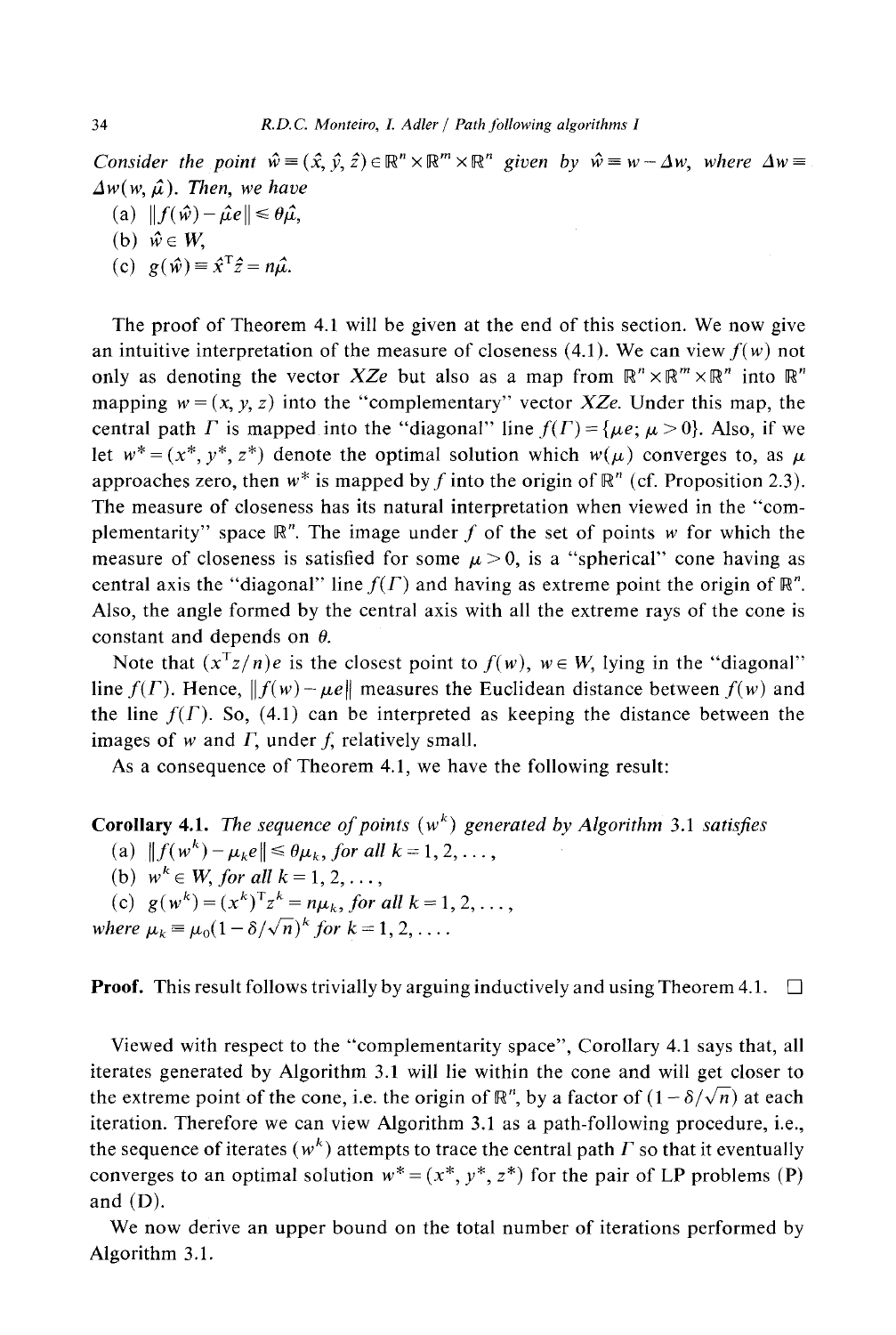Proposition 4.1. The *total number of iterations performed by Algorithm* 3.1 *is no greater than*  $\hat{k} = [\ln(n\epsilon^{-1}\mu_0)\sqrt{n}/\delta]$  where  $\epsilon > 0$  denotes the tolerance for the duality *gap and*  $\mu_0 = (x^0)^T z^0/n$  *is the initial penalty parameter.* 

**Proof.** From (c) of Corollary 4.1, the algorithm terminates whenever  $n\mu_k \leq \varepsilon$ . Thus, it is enough to show that  $\hat{k}$  satisfies this inequality. By the definition of  $\hat{k}$ , we have

$$
\ln \varepsilon \ge -\frac{k\delta}{\sqrt{n}} + \ln(n\mu_0)
$$
  
\n
$$
\ge \hat{k} \ln \left( 1 - \frac{\delta}{\sqrt{n}} \right) + \ln(n\mu_0)
$$
  
\n
$$
= \ln \left[ n\mu_0 \left( 1 - \frac{\delta}{\sqrt{n}} \right)^{\hat{k}} \right]
$$
  
\n
$$
= \ln n\mu_{\hat{k}}.
$$

The second inequality is due to the fact that  $\ln(1-x) \le -x$  for all  $x < 1$  and the last equality follows from the definition of  $\mu_k$ . Therefore  $\hat{k}$  satisfies  $n\mu_k \leq \varepsilon$  and this completes the proof of the proposition.  $\Box$ 

Define the size  $L(A, b, c)$  of a linear programming problem in the standard form (P) as

$$
L(A, b, c) = \lceil \log \left( \frac{\text{largest absolute value of the determinant}}{\text{of any square submatrix of } A} + 1 \right) \rceil
$$
  
+ 
$$
\lceil \log(1 + \max_{j} |c_{j}|) \rceil + \lceil \log(1 + \max_{i} |b_{i}|) \rceil + \lceil \log(m + n) \rceil.
$$

It is a well-known fact that if, at some iteration k, we have a point  $w^k \in W$  such that the duality gap satisfies  $(x^k)^T z^k \leq 2^{-O(L)}$ , then from w<sup>k</sup>, we may obtain optimal solutions for problems (P) and (D) in  $O(m^2n)$  arithmetic operations (cf. [10]). Using this observation, we obtain

**Corollary 4.2.** *If the initial penalty parameter*  $\mu_0$  *satisfies*  $\mu_0 = 2^{O(L)}$  *then Algorithm* 3.1 *solves the pair of LP problems* (P) *and* (D) *in at most*  $O(\sqrt{n}L)$  *iterations.* 

**Proof.** Follows directly from the previous proposition.  $\Box$ 

In Section 5, we will see that the initial point  $w^0$  can be chosen in such a way that  $\mu_0 = (x^0)^T z^0/n$  satisfies  $\mu_0 = 2^{O(L)}$ . As a consequence of the previous result, we have:

**Corollary** 4.3. *Algorithm* 3.1 *solves the pair of* LP *problems* (P) *and* (D) *in no more than*  $O(n^{3.5}L)$  *arithmetic operations.* 

**Proof.** At every iteration, the computational effort is dominated by the calculation of the inverse of the matrix  $A(Z^k)^{-1}X^kA^T$  which requires  $O(n^3)$  arithmetic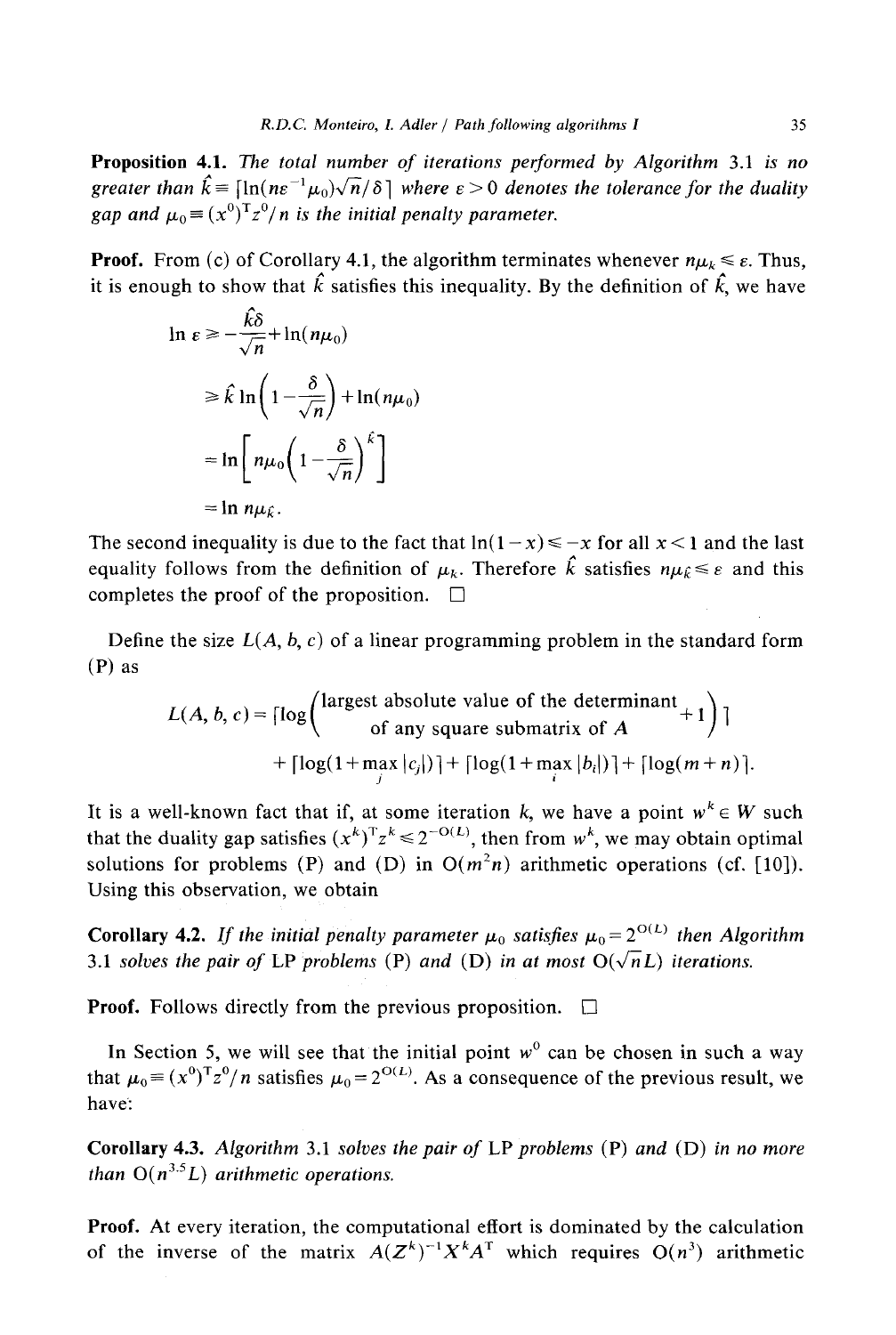operations. By Corollary 4.2, Algorithm 3.1 terminates in at most  $O(\sqrt{n}L)$  iterations. These two observations immediately conclude the proof of the corollary.  $\Box$ 

In Part II of this paper, we will see that Algorithm 3.1 can be modified to yield an algorithm which does not only solve linear programming problems but also convex quadratic programming problems in at most  $O(n^3L)$  arithmetic operations. This reduction in the complexity will be achieved by introducing a suitable approximation of the inverse of the matrix involved in the computation of the directions generated by Algorithm 3.1.

We now concentrate our effort towards proving Theorem 4.1. Let  $w = (x, y, z) \in W$ and  $\hat{\mu} > 0$ . Let  $\Delta w = (\Delta x, \Delta y, \Delta z)$  be the direction  $\Delta w(w, \hat{\mu})$ . Let  $\hat{w} = w - \Delta w$ . The next result provides expressions for the product of complementary variables  $f_i(\hat{w})$ ,  $i=1,\ldots,n$  and the duality gap  $g(\hat{w})\equiv \hat{x}^T\hat{z}$ .

**Proposition 4.2.** Let w,  $\hat{\mu}$ ,  $\Delta w$  and  $\hat{w}$  be as above. Then, we have

$$
f_i(\hat{\mathbf{w}}) = \hat{\mu} + \Delta x_i \Delta z_i, \tag{4.3}
$$

$$
(\varDelta x)^{\mathrm{T}}(\varDelta z) = 0,\tag{4.4}
$$

$$
g(\hat{w}) = n\hat{\mu}.\tag{4.5}
$$

**Proof.** By definition, we have for all  $i = 1, \ldots, n$ ,

$$
f_i(\hat{w}) = \hat{x}_i \hat{z}_i
$$
  
=  $(x_i - \Delta x_i)(z_i - \Delta z_i)$   
=  $x_i z_i - (x_i \Delta z_i + z_i \Delta x_i) + \Delta x_i \Delta z_i$   
=  $\hat{\mu} + \Delta x_i \Delta z_i$ 

where the last equality follows from  $(3.1a)$ . This shows  $(4.3)$ . Multiplying  $(3.1b)$ and (3.1c) on the left by  $(\Delta y)^T$  and  $(\Delta x)^T$  respectively, and combining, we obtain (4.4). Recall from (2.2) that  $g(\hat{w})=\sum_{i=1}^{n}f_i(\hat{w})$ . Summing expression (4.3) over all indices  $i = 1, \ldots, n$  and noting (4.4), we obtain (4.5). This completes the proof of the proposition.  $\square$ 

We now state and prove some preliminary results that will be useful in the proof of Theorem 4.1.

**Lemma 4.1.** Let r, s and t be real n-vectors satisfying  $r + s = t$  and  $r^T s \ge 0$ . Then, we have

$$
\|RSe\| \leq \frac{\|t\|^2}{2}
$$

*where R and S denote the diagonal matrices corresponding to the vectors r and s respectively.*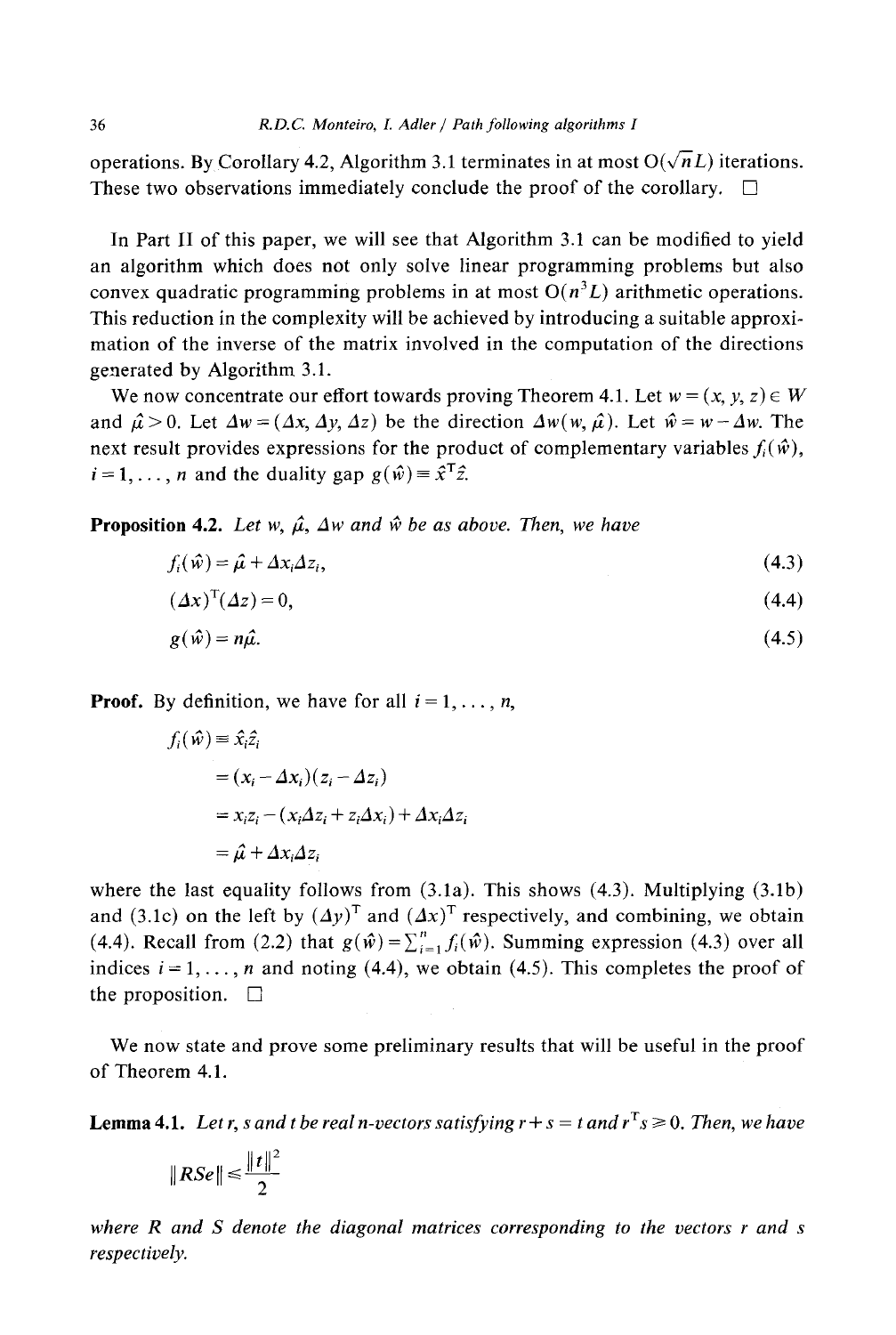Proof. Using the assumptions, we obtain

$$
||r||^2 + ||s||^2 \le ||r||^2 + ||s||^2 + 2r^{\mathrm{T}}s = ||r + s||^2 = ||t||^2
$$

which implies that  $||t||^2/2 \ge ||t|| \cdot ||s|| \ge ||RSe||$ , where the last inequality follows by using the definition of the Euclidean norm. This completes the proof of the lemma.  $\Box$ 

Let  $w = (x, y, z) \in W$  and  $\hat{\mu} > 0$ . Let  $\Delta w = (\Delta x, \Delta y, \Delta z)$  be the direction  $\Delta w(w, \hat{\mu})$ . Let  $\Delta X$  and  $\Delta Z$  denote the diagonal matrices corresponding to the vectors  $\Delta x$  and *Az.* Consider the vector  $\Delta f \in \mathbb{R}^n$  defined as  $\Delta f \equiv (\Delta X)(\Delta Z)e$ . The next result provides an upper bound on the Euclidean norm of the vector  $\Delta f$ .

Lemma 4.2. *Let Af be defined as above. Then, we have* 

$$
\| \Delta f \| \leq \frac{\| f(w) - \hat{\mu} e \|^2}{f_{\min}}
$$

*where*  $f_{\min} \equiv \min\{x_iz_i ; i = 1, \ldots, n\}.$ 

**Proof.** Let  $D = (Z^{-1}X)^{1/2}$ . Multiplying both sides of equation (3.1a) by  $(XZ)^{-1/2}$ . we obtain

$$
D^{-1} \Delta x + D \Delta z = (XZ)^{-1/2} (f(w) - \hat{\mu}e).
$$

Note also that from (4.4), we have  $(D^{-1}\Delta x)^T(D\Delta z) = 0$ . In view of these two relations, we can apply Lemma 4.1 with  $r = D^{-1}\Delta x$ ,  $s = D\Delta z$  and  $t = (XZ)^{-1/2}(f(w) - \hat{\mu}e)$  to obtain

$$
||\Delta f|| \equiv ||(\Delta X)(\Delta Z)e||
$$
  
\n
$$
= ||(D^{-1}\Delta X)(D\Delta Z)e||
$$
  
\n
$$
\leq \frac{1}{2} ||(XZ)^{-1/2}(f(w) - \hat{\mu}e)||^2
$$
  
\n
$$
= \frac{1}{2} \sum_{i=1}^{n} \frac{(f_i(w) - \hat{\mu})^2}{x_i z_i}
$$
  
\n
$$
\leq \frac{||f(w) - \hat{\mu}e||^2}{2f_{\text{min}}}
$$

and this completes the proof of the lemma. **[]** 

We are finally ready to prove Theorem 4.1.

Proof of Theorem **4.1. We** will first prove (a). In view of relation (4.3), we need to show that  $||\Delta f|| \leq \theta \hat{\mu}$ . To show this inequality, note that by Lemma 4.2, it is enough to show that

$$
\frac{\|f(w)-\hat{\mu}e\|^2}{2f_{\min}} \leq \theta \hat{\mu}.
$$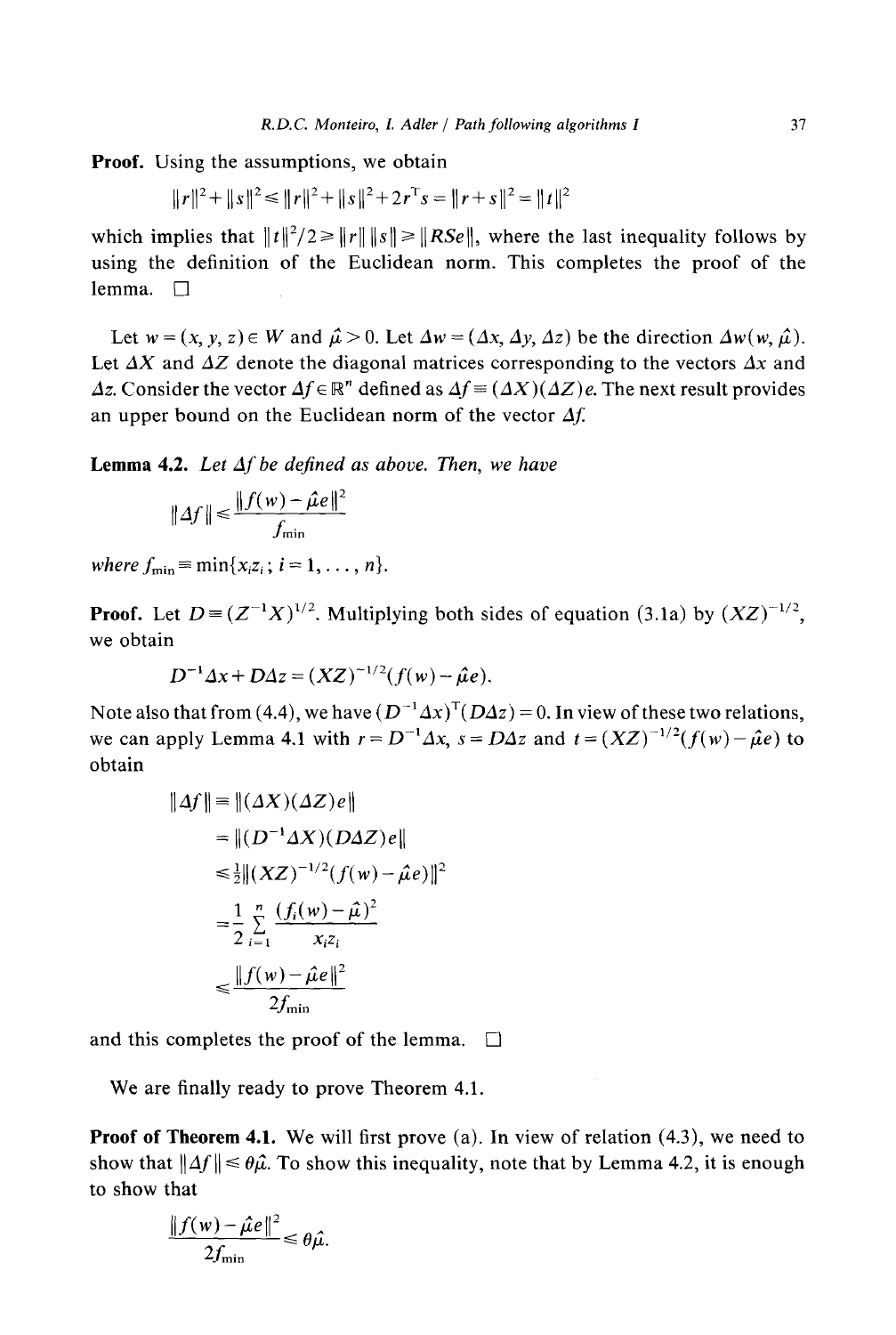Since  $\mu = x^Tz/n$ , it follows that  $(f(w)-\mu e)^Te=0$ . Using this equality, relations (4.1) and (4.2) and the fact that  $||e|| = \sqrt{n}$ , we obtain

$$
|| f(w) - \hat{\mu}e||^2 = || f(w) - \mu e||^2 + ||\mu e - \hat{\mu}e||^2
$$
  
\n
$$
\leq (\theta \mu)^2 + (|\mu - \hat{\mu}||e||)^2
$$
  
\n
$$
= (\theta \mu)^2 + (\delta \mu)^2
$$
  
\n
$$
= (\theta^2 + \delta^2)\mu^2.
$$

Note also that by (4.1), we have  $f_{\text{min}} \ge (1 - \theta)\mu$ . Thus

$$
\frac{\|f(w) - \hat{\mu}e\|}{2f_{\min}} \le \frac{\theta^2 + \delta^2}{2(1 - \theta)} \mu
$$
  

$$
\le \theta (1 - \delta/\sqrt{n})\mu = \theta \hat{\mu}
$$

where the last inequality follows from  $(3.2b)$  and the equality follows from  $(4.2)$ . This proves (a).

We will now prove (b). From (3.1b), (3.1c) and the fact that  $w \in W$ , it follows that  $\hat{w} = (\hat{x}, \hat{y}, \hat{z})$  satisfies  $A \hat{x} = b$  and  $A^T \hat{y} + \hat{z} = c$ . We have just to show that  $\hat{x}$  and  $\hat{z}$  are strictly positive vectors to conclude that  $\hat{w} \in W$ . The proof is by contradiction. Assume that  $\hat{x}_i < 0$  or  $\hat{z}_i < 0$  for some index *i*. From (a), we have  $\hat{x}_i \hat{z}_i \ge (1 - \theta)\hat{\mu} > 0$ . Then, it follows that  $\hat{x}_i < 0$  and  $\hat{z}_i < 0$ , which in turn implies that  $\Delta x_i \Delta z_i > x_i z_i$ . On the other hand, we have  $\Delta x_i \Delta z_i \le ||\Delta f|| \le \theta_i \hat{\mu} \le \theta_i$ . Hence, we have  $\theta \mu > x_i z_i \ge$  $(1 - \theta)\mu$  which contradicts the fact that  $\theta < \frac{1}{2}$ . This proves (b).

Statement (c) follows immediately from (4.5). This completes the proof of the theorem.  $\Box$ 

Note that by achieving the measure of closeness in (a) of Theorem 4.1, we automatically maintain feasibility. This raises the question of how large  $\delta$  (which measures the decrease rate in the duality gap) can be in order to guarantee that  $\hat{w} \in W$  (and disregarding the measure of closeness in (a) of Theorem 4.1). Specifically, suppose we are given a point  $w \in W$  satisfying (4.1) and our aim is only to guarantee that  $\hat{w} = w - \Delta w \in W$  where  $\Delta w = \Delta(w, \hat{\mu})$  with  $\hat{\mu}$  given by (4.2). It is a consequence of the proof of Theorem 4.1 that if we choose  $\delta$  satisfying

$$
\frac{\theta^2+\delta^2}{2(1-\theta)(1-\delta/\sqrt{n})}\leq 1, \qquad \frac{\theta^2+\delta^2}{2(1-\theta)^2}<1,
$$

then  $\hat{w} \in W$ . In particular, if  $w \in \Gamma$ , and therefore we can set  $\theta = 0$ , then  $\delta \le$  $[2(1-\delta/\sqrt{n})]^{1/2}$  is sufficient to guarantee that  $\hat{w} \in W$ . Thus, in this case, as  $n \to \infty$ , the largest possible  $\delta$ , which provably guarantees that  $\hat{w} \in W$ , approaches  $\sqrt{2}$ .

#### **5. Initialization of the algorithm**

**Given an LP in standard form and its dual, we have assumed in Section 2 that conditions (a) and (b) of Assumption 2.1 are valid. In general, this is not the case.**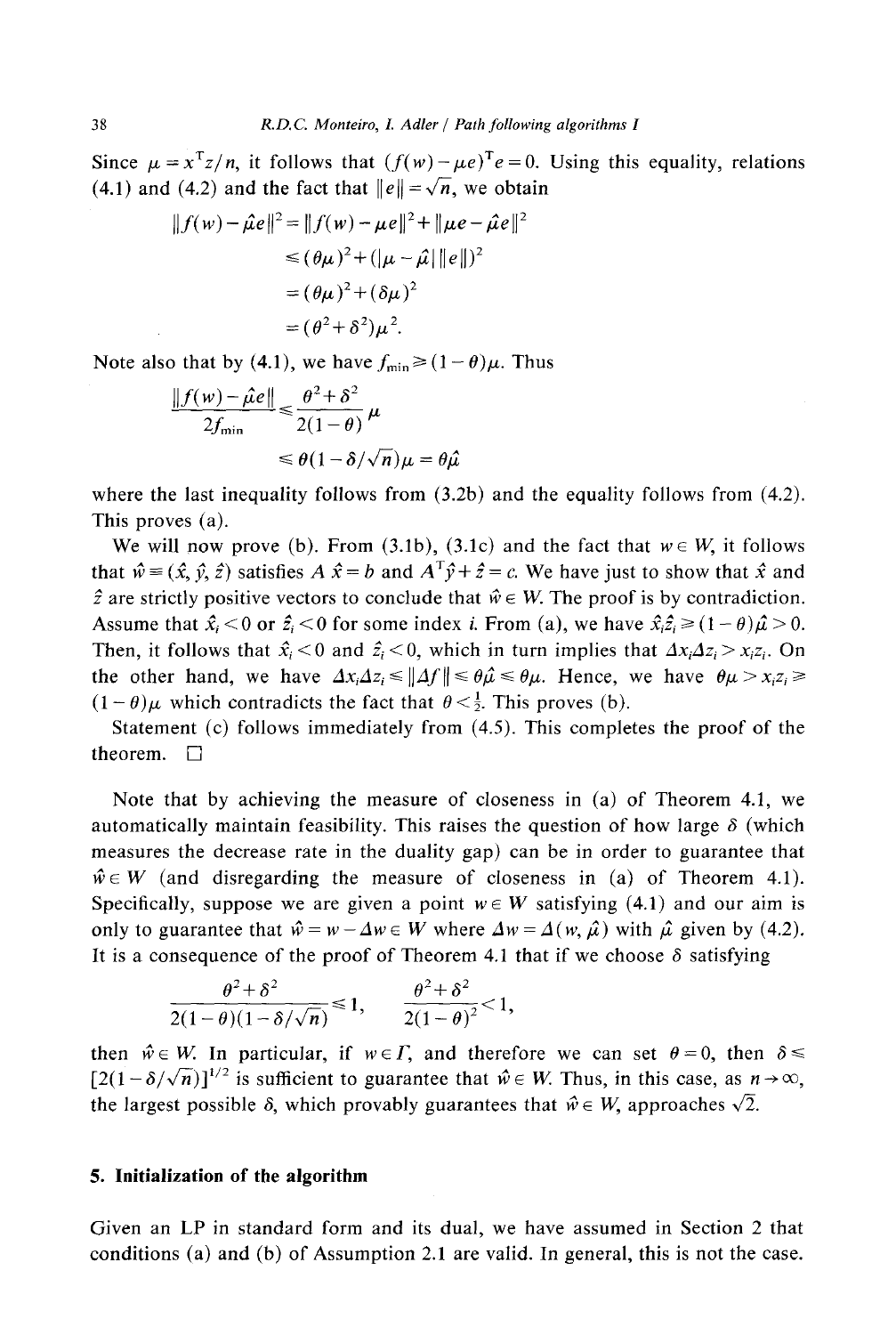In order to circumvent this difficulty, we introduce another LP problem in standard form, which we call the augmented problem, whose solution will yield a solution to the original problem. Moreover, the size of the original problem and that of the augmented problem are of the same order. This fact will enable us to show that the complexity results of Section 4 also hold for LP problems which do not satisfy Assumption 2.1 or for which a proper initial point is not known a priori. For this augmented problem, we will see that an initial point  $w<sup>0</sup>$  lying on the central path  $\Gamma$ , and consequently satisfying the criterion of closeness (3.3), is readily available. The discussion in this section is intended to be brief. The reader is referred to Section 6 of Part II for a more detailed description which deals with initialization for convex quadratic programming problems.

Let the original problem be stated as follows.

 $(\tilde{P})$  min  $\tilde{c}^T\tilde{x}$ s.t.  $\tilde{A}\tilde{x} = \tilde{b}$ ,  $\tilde{x} \geq 0$ .

where  $\tilde{A}$  is an  $\tilde{m} \times \tilde{n}$  matrix which has full row rank and  $\tilde{b}$ ,  $\tilde{c}$  are vectors of length  $\tilde{m}$  and  $\tilde{n}$  respectively. We assume that the entries of the vectors  $\tilde{b}$ ,  $\tilde{c}$  and the matrix  $\tilde{A}$  are integral.

In order to state the augmented problem, we need to define some quantities. Let  $n = \tilde{n} + 2$  and  $m = \tilde{m} + 1$ . Let  $\tilde{L} = L(\tilde{A}, \tilde{b}, \tilde{c})$  denote the size of (P). Let  $\alpha = 2^{4L}$  and  $\lambda = 2^{2\tilde{L}}$ . Let  $K_b$  and  $K_c$  be constants defined as follows:

$$
K_b = \alpha \lambda (\tilde{n} + 1) - \lambda \tilde{c}^\mathrm{T} e, \qquad K_c = \alpha \lambda. \tag{5.1}
$$

The augmented problem can be stated as follows.

(P) min 
$$
\tilde{c}^T \tilde{x} + K_c \tilde{x}_n
$$
  
s.t.  $\tilde{A}\tilde{x} + (\tilde{b} - \lambda \tilde{A}e)\tilde{x}_n = \tilde{b},$   
 $(\alpha e - \tilde{c})^T \tilde{x} + \alpha \tilde{x}_{n-1} = K_b,$   
 $\tilde{x} \ge 0, \quad \tilde{x}_{n-1} \ge 0, \quad \tilde{x}_n \ge 0,$ 

where  $\tilde{x} = (\tilde{x}_1, \ldots, \tilde{x}_{n-2})^T$  is an  $(n-2)$ -vector and  $\tilde{x}_{n-1}$  and  $\tilde{x}_n$  are scalars. The dual of problem (P) is then given as follows.

(D) 
$$
\max \quad \tilde{b}^T \tilde{y} + K_b \tilde{y}_m
$$
  
s.t.  $\tilde{A}^T \tilde{y} + (\alpha e - \tilde{c}) \tilde{y}_m + \tilde{z} = \tilde{c},$   
 $\alpha \tilde{y}_m + \tilde{z}_{n-1} = 0,$   
 $(\tilde{b} - \lambda \tilde{A} e)^T \tilde{y} + \tilde{z}_n = K_c,$   
 $\tilde{z} \ge 0, \quad \tilde{z}_{n-1} \ge 0, \quad \tilde{z}_n \ge 0,$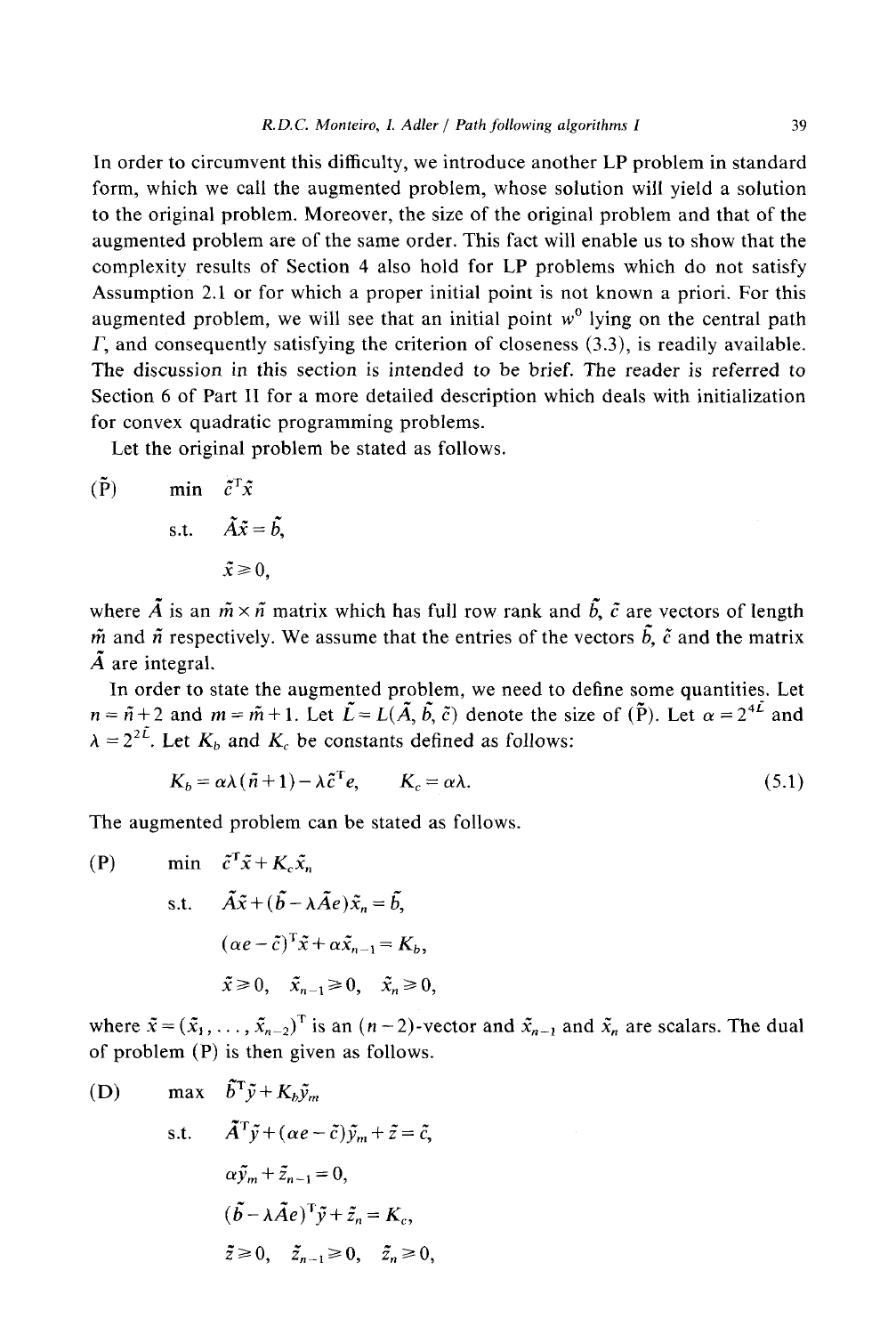where  $\tilde{y}$  is an  $(m-1)$ -vector,  $\tilde{z}$  is an  $(n-2)$ -vector and  $\tilde{y}_m$ ,  $\tilde{z}_{n-1}$  and  $\tilde{z}_n$  are scalars. These problems can be recast in the notation of problems (P) and (D) of Section 2 as follows. Let  $x = (\tilde{x}^T, \tilde{x}_{n-1}, \tilde{x}_n)^T \in \mathbb{R}^n$ ,  $y = (\tilde{y}^T, \tilde{y}_m)^T \in \mathbb{R}^m$  and  $z = (\tilde{z}^T, \tilde{z}_{n-1}, \tilde{z}_n)^T \in$  $\mathbb{R}^n$ . Define  $b \in \mathbb{R}^m$ ,  $c \in \mathbb{R}^n$  and  $A \in \mathbb{R}^{m \times n}$  as follows:

$$
b = \begin{pmatrix} \tilde{b} \\ K_b \end{pmatrix}, \qquad c = \begin{pmatrix} \tilde{c} \\ 0 \\ K_c \end{pmatrix}, \qquad A = \begin{bmatrix} \tilde{A} & 0 & \tilde{b} - \lambda \tilde{A}e \\ (\alpha e - \tilde{c})^T & \alpha & 0 \end{bmatrix}.
$$
 (5.2)

With this notation, we can then rewrite problems (P) and (D) as in Section 2. We refer to these two formats interchangeably.

Consider the point  $w^0 = (x^0, y^0, z^0)$  defined as follows:

$$
x^0 \equiv (\lambda, \dots, \lambda, 1)^T \in \mathbb{R}^n, \tag{5.3a}
$$

$$
y^{0} = (0, \dots, 0, -1)^{T} \in \mathbb{R}^{m}, \tag{5.3b}
$$

$$
z^{0} \equiv (\alpha, \dots, \alpha, \alpha \lambda)^{T} \in \mathbb{R}^{n}.
$$
 (5.3c)

Using (5.1), one can easily verify that  $A x^0 = b$  and  $A^T y^0 + z^0 = c$ . Hence,  $w^0 \in W$ . Moreover,  $f(w^0) = \alpha \lambda e$ , which implies that w<sup>0</sup> lies on the central path *F*. If we let  $\mu_0 \equiv \alpha \lambda$  then we obtain the criterion of closeness (3.3).

Note that, by construction, problems (P) and (D) have feasible solutions and therefore optimal solutions. In Section 6 of Part II, we show the following:

Let  $x = (x_1, \ldots, x_n)^T$  and  $(y, z) = ((y_1, \ldots, y_m)^T, (z_1, \ldots, z_n)^T)$  be optimal solutions for problems (P) and (D) respectively. Then

- (i) If  $x_n z_{n-1} = 0$  then, we have the following possible cases.
	- (a) If  $x_n = 0$  and  $z_{n-1} = 0$  then  $\tilde{x} = (x_1, \ldots, x_{n-2})^T$  and  $(\tilde{y}, \tilde{z}) =$  $((y_1, \ldots, y_{m-1})^T, (z_1, \ldots, z_{n-2})^T)$  are optimal solutions for  $(\tilde{P})$  and  $(\tilde{D})$ respectively.
	- (b) If  $x_n \neq 0$  then  $(\tilde{P})$  is infeasible.
	- (c) If  $z_{n-1} \neq 0$  then  $(\tilde{P})$  is unbounded.

(ii) If  $x_n z_{n-1} \neq 0$  then  $(\tilde{P})$  is either unbounded or infeasible. In this case, we solve the LP problem obtained by replacing the objective function of problem (P) by the linear function  $K_r\tilde{x}_n$ . If the resulting optimal solution  $\bar{x}_n$  for this problem satisfies  $\bar{x}_n = 0$  then (P) is unbounded. Otherwise, (P) is infeasible.

(iii) The sizes of problems (P) and  $(\tilde{P})$  are of the same order.

It is clear from the above that one can solve problem ( $\tilde{P}$ ) via (P) in  $O(\sqrt{n}\tilde{L})$ iterations and with a total of  $O(\tilde{n}^{3.5}\tilde{L})$  arithmetic operations.

### **6. Remarks**

The purpose of this paper is to present a theoretical result. Thus in order to simplify the presentation, we constructed  $\hat{\mu} = \mu(1 - \delta/\sqrt{n})$ . Obviously, one can use  $\hat{\mu}$  which is less than or equal to the above value, but which still guarantees (a) of Theorem 4.1. In this way, one can accelerate the convergence of the algorithm.